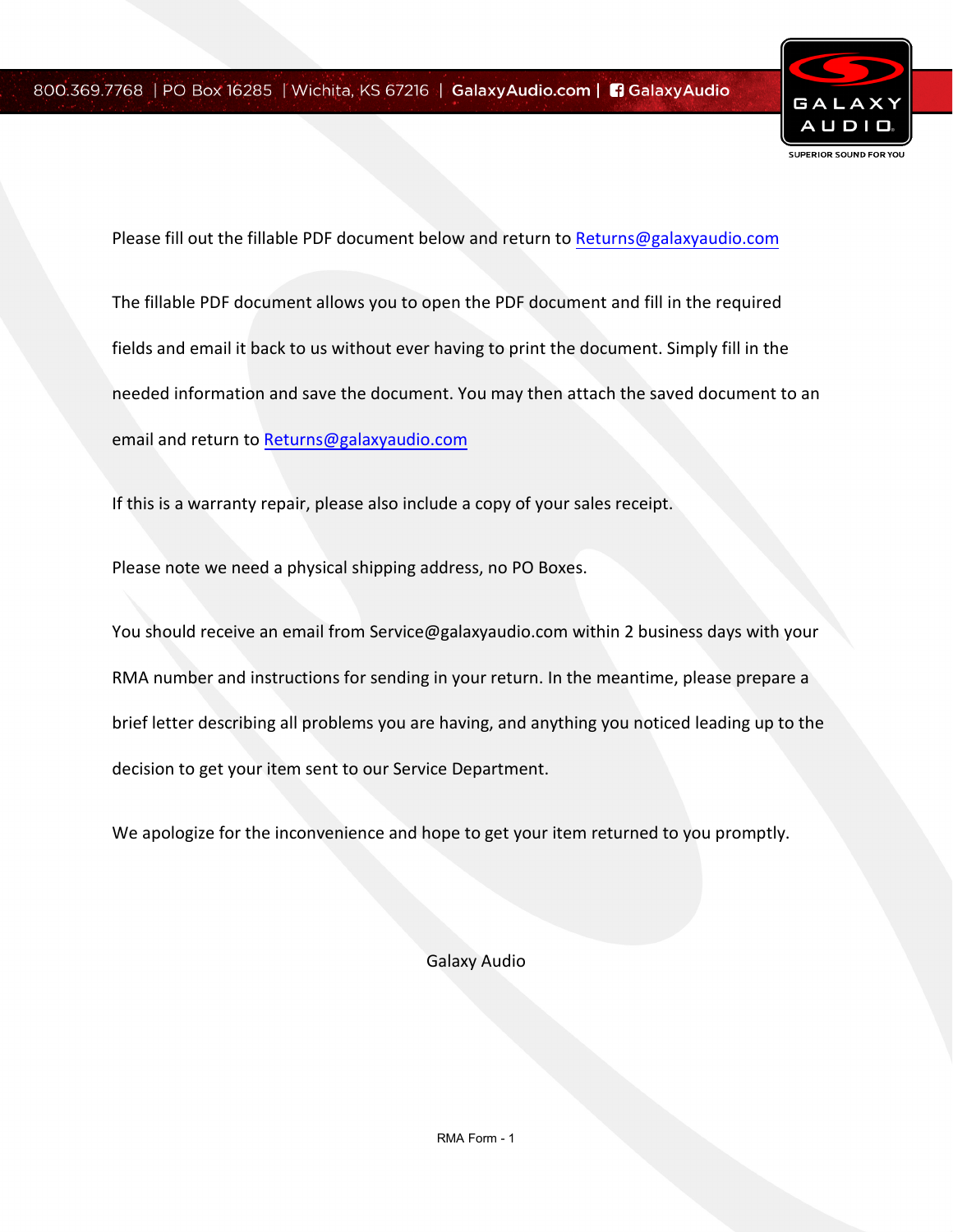## 800.369.7



|                                                                                         |        |      | 768   PO Box 16285   Wichita, KS 67216   <b>GalaxyAudio.com   El GalaxyAudio</b> |  |
|-----------------------------------------------------------------------------------------|--------|------|----------------------------------------------------------------------------------|--|
|                                                                                         |        |      |                                                                                  |  |
| Please provide the information below:                                                   |        |      |                                                                                  |  |
| <b>Requestors Information:</b><br>Company Name:<br>Contact Person:<br>Address:<br>City: | State: |      | Zip Code:                                                                        |  |
| Phone number:<br>Email:                                                                 |        | Ext: |                                                                                  |  |
| <b>Ship To information:</b><br>Company Name:<br><b>Contact Person:</b><br>Address:      |        |      |                                                                                  |  |
| City:<br>Phone number:<br>Email:                                                        | State: | Ext: | Zip Code:                                                                        |  |
| List the products you are returning<br>below:                                           |        |      |                                                                                  |  |
| <b>Item Number 1:</b><br>Returned for:<br>Repair<br>Credit (Dealers Only)               |        |      | Item Number 4:<br>Returned for:<br>Repair<br>Credit (Dealers Only)               |  |
| Serial Number:<br>Purchase Date:<br>Purchased From:                                     |        |      | Serial Number:<br>Purchase Date:<br><b>Purchased From:</b>                       |  |
| <b>Item Number 2:</b><br>Returned for:<br>Repair<br>Credit (Dealers Only)               |        |      | Item Number 4:<br>Returned for:<br>Repair<br>Credit (Dealers Only)               |  |
| Serial Number:<br>Purchase Date:<br>Purchased From:                                     |        |      | Serial Number:<br>Purchase Date:<br><b>Purchased From:</b>                       |  |
|                                                                                         |        |      |                                                                                  |  |